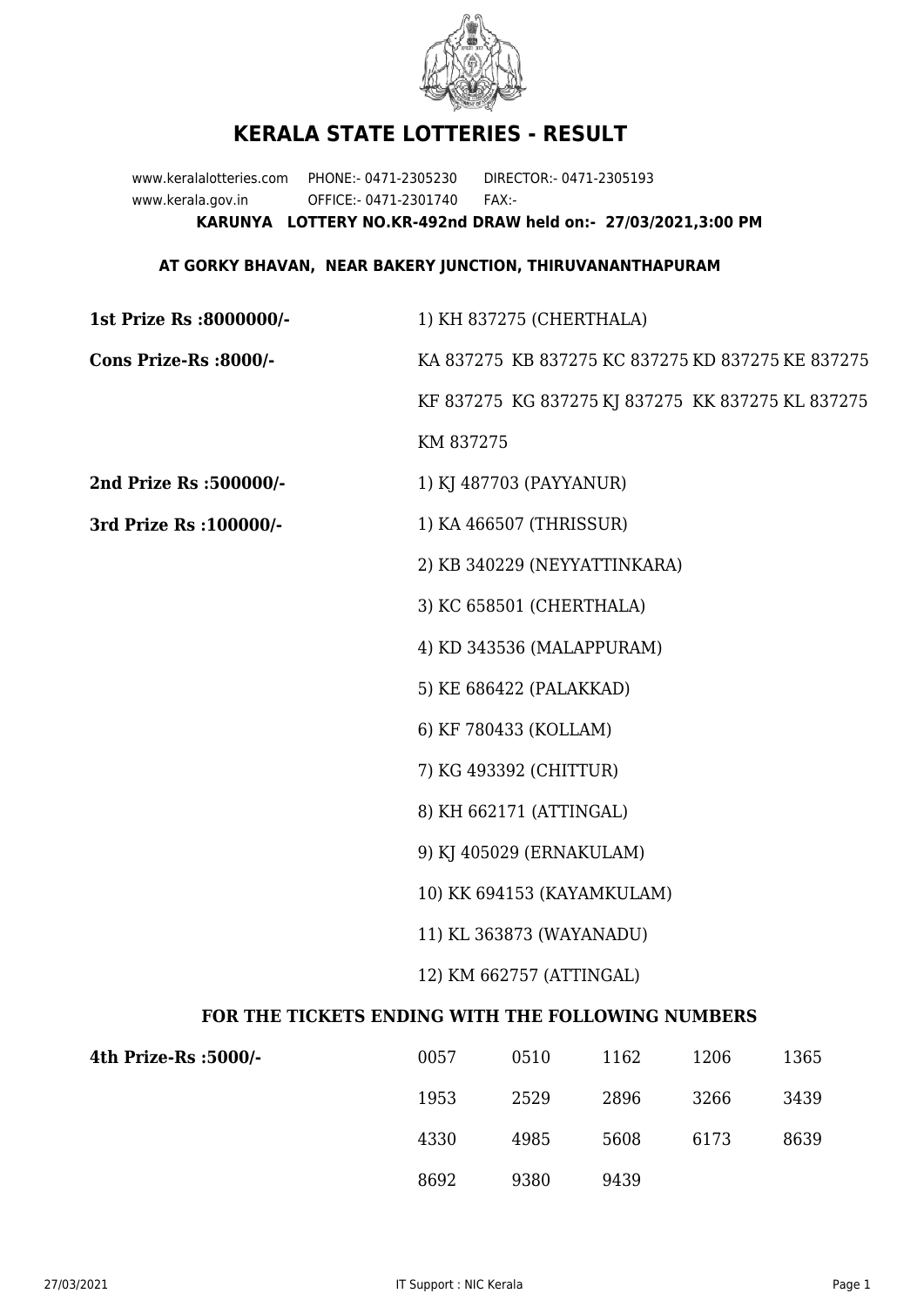| 5th Prize-Rs : 2000/- | 2956 | 3135 | 3443 | 3599 | 4478 |
|-----------------------|------|------|------|------|------|
|                       | 5183 | 5730 | 6107 | 8577 | 9558 |
| 6th Prize-Rs : 1000/- | 0326 | 0619 | 1320 | 1366 | 3454 |
|                       | 4562 | 5874 | 6722 | 6865 | 7144 |
|                       | 7445 | 8254 | 8627 | 9392 |      |
| 7th Prize-Rs :500/-   | 0026 | 0112 | 0195 | 0355 | 0360 |
|                       | 0591 | 0646 | 1039 | 1043 | 1063 |
|                       | 1152 | 1176 | 1347 | 1358 | 1579 |
|                       | 1618 | 2019 | 2056 | 2257 | 2349 |
|                       | 2853 | 2953 | 3084 | 3174 | 3208 |
|                       | 3345 | 3384 | 3462 | 3542 | 3554 |
|                       | 3649 | 3701 | 3781 | 3798 | 3959 |
|                       | 4479 | 4535 | 4601 | 4668 | 5169 |
|                       | 5351 | 5368 | 5413 | 5615 | 5726 |
|                       | 5729 | 5921 | 5974 | 6028 | 6186 |
|                       | 6190 | 6216 | 6742 | 6778 | 6879 |
|                       | 7347 | 7586 | 7657 | 7780 | 7925 |
|                       | 7943 | 7988 | 8130 | 8162 | 8262 |
|                       | 8301 | 8406 | 8524 | 8707 | 8844 |
|                       | 8962 | 9104 | 9158 | 9262 | 9483 |
|                       | 9544 | 9811 | 9823 | 9947 | 9948 |
| 8th Prize-Rs : 100/-  | 0030 | 0064 | 0070 | 0340 | 0351 |
|                       | 0375 | 0636 | 0678 | 0740 | 0758 |
|                       | 0851 | 0878 | 0890 | 0891 | 0997 |
|                       | 1130 | 1317 | 1323 | 1383 | 1483 |
|                       | 1559 | 1622 | 1641 | 1680 | 1793 |
|                       | 1806 | 1834 | 1865 | 1879 | 1915 |
|                       | 2043 | 2075 | 2084 | 2126 | 2264 |
|                       | 2269 | 2800 | 2864 | 2895 | 2905 |